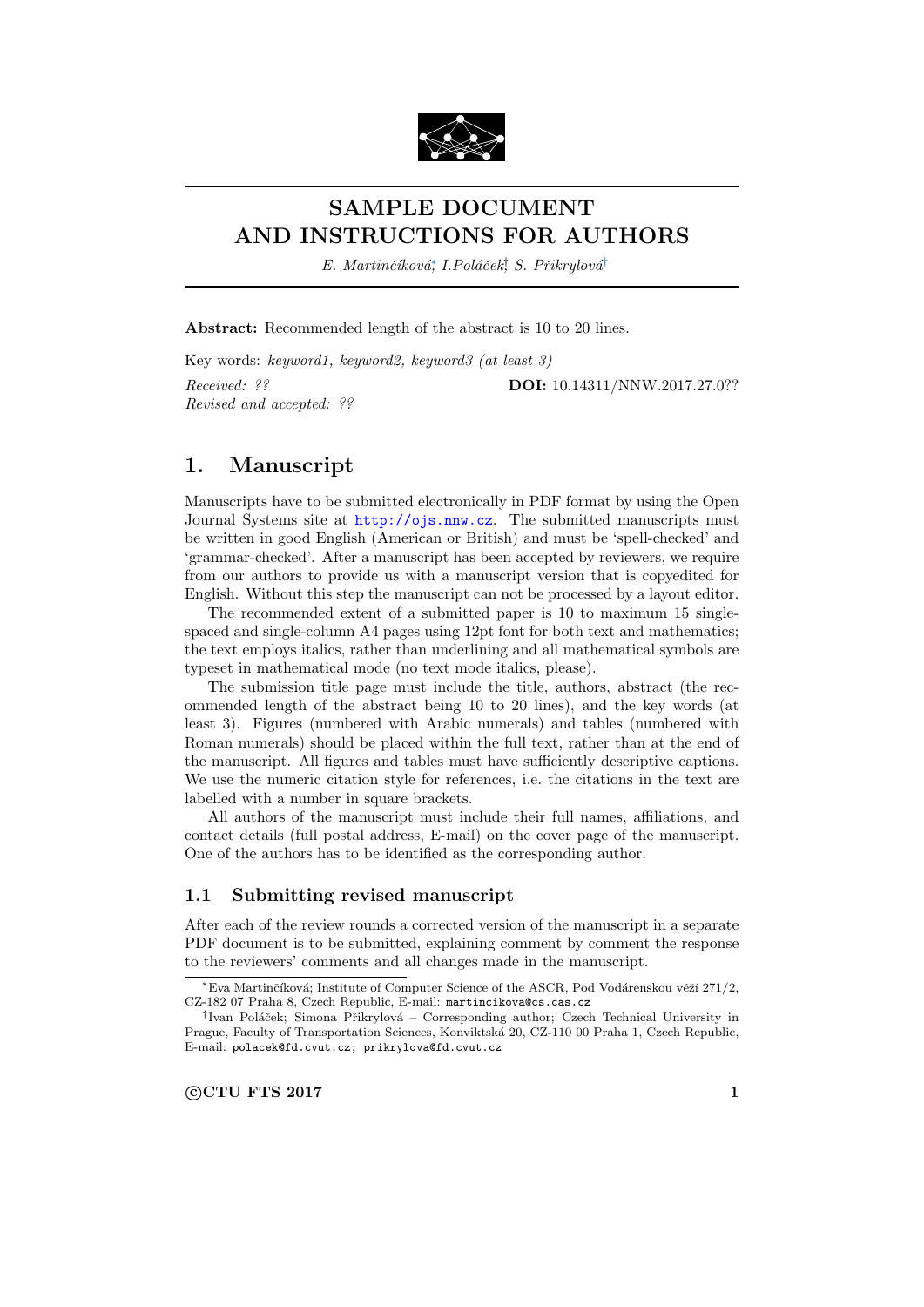## 1.2 Final submission

When the manuscript has been accepted for publication by reviewers, the corresponding author will be asked to provide us with a manuscript version that is copyedited for English. Without this step the manuscript can not be processed by a layout editor.

After that, the corresponding author will submit source files (including separate PDF or EPS files of all figures) along with the PDF version of the finalized manuscript. The source file(s) (text and tables) is(are) prepared primarily in  $\text{LATEX}$ format, we also accept a MS Word file. The latter shall be submitted without any special formatting as we will have to convert it manually into a special NNW LAT<sub>EX</sub> style.

The final submission contains:

- the final revised manuscript in PDF format without any special formatting,
- the source files and separate PDF or EPS files of all figures (see Section [2](#page-1-0) for detailed requirements),
- the filled and signed Copyright form (see Section [6](#page-8-0) for detailed requirements); two versions of the Copyright form can be downloaded from [http://www.](http://www.nnw.cz/copyright.html) [nnw.cz/copyright.html](http://www.nnw.cz/copyright.html).

# <span id="page-1-0"></span>2. Figures and tables

Figures must be numbered with Arabic numerals and tables with Roman numerals in the chronological order of their appearance in the text. Each figure and table needs a sufficiently descriptive caption. All illustrations, figures, and tables are placed within the text at the appropriate points, rather than at the end.

Please note that the NNW journal is generally printed in black and white. Therefore all the graphics have to be submitted as black-and-white artwork. But if you wish to incorporate colour figures in the electronic version of your paper (which we do not charge), please submit also colour versions of your illustrations.

An extra charge has to be paid if the author wishes the figures to appear in colour in the print version. Charges for colour pages are specified on the journal website <http://ojs.nnw.cz/about/submissions#authorFees>.

Please note that

- all figures have to be submitted as separate PDF or EPS (Encapsulated PostScript) files in print quality; this means that every single PDF/EPS must contain a vector drawing, or a bitmap with a resolution of at least 300 dpi, both with a bounding-box corresponding to the actual drawing,
- all figures have to be readable when printed (please note, that the printed text box is  $126 \times 200$  mm and this amounts to the maximum size of a printed figure including its caption); legends and texts within the figures have to be typeset with at least 9pt font in order to be readable when printed,
- EPS can be easily exported from all major drawing editors (Adobe Illustrator, Adobe Photoshop, Corel Draw, Inkscape, GIMP, . . . ) as well as from Matlab, R, pyPlot and other standard data processing packages,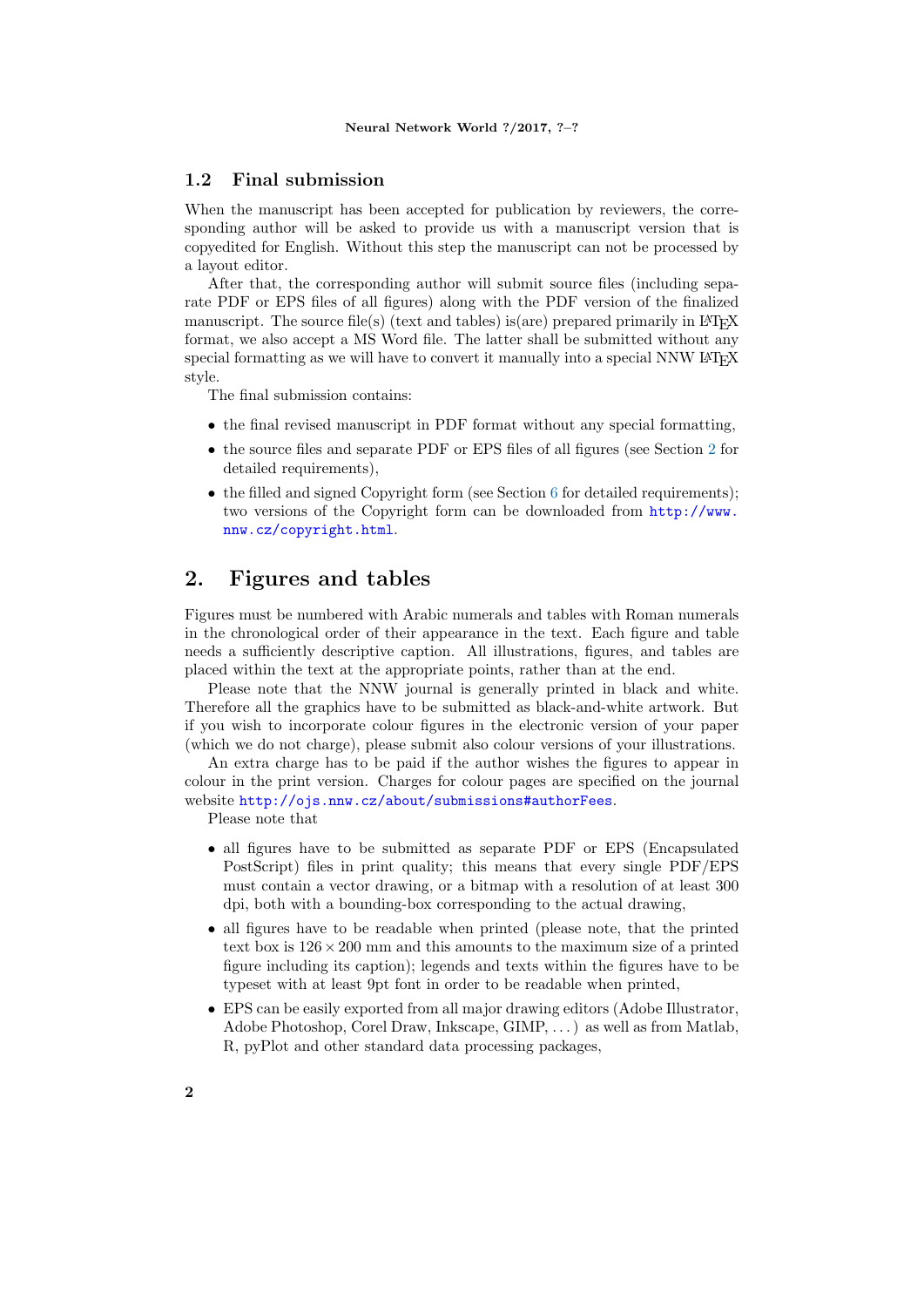### author: title

- in general, all graphs and drawings shall be submitted as vector drawings; submitting them as bitmaps will typically result in an illegible print proof and the editor asking back for vector versions,
- figures submitted within Word files cannot be used for publishing purposes due to their inferior quality; this means that they will not be accepted.

## 2.1 Tables

All tables must be centered, typeset in the same formatting style throughout the whole document and use the *same font* as the document.

Reusing PDF or even JPEG hard copies of already formatted tables is not allowed. When typesetting the tables, use the *classical* "booktabs" style of tables (with appropriate \toprule, \midrule, and \bottomrule when using LATEX). No horizontal rules (i.e. \hrule in LAT<sub>EX</sub>) is allowed between table rows, see the documentation of the booktabs package [\[11\]](#page-9-0).

In order to maintain readability of the paper, the tables can not span multiple pages. The maximum allowed table size is 1 A4 page typeset with 12pt font. Do not decrease the font size.

Table captions should appear below the table, see Tabs. [I](#page-2-0) and [II.](#page-2-1)

|              | t s   | $E_c$  % | MSE  | PSNR |
|--------------|-------|----------|------|------|
| experiment 1 | 12.42 | 82.3     | 42.4 | 12.1 |
| experiment 2 | 8.561 | 45.6     | 24.7 | 14.8 |
| experiment 3 | 4.126 | 78.9     | 91.8 | 32.4 |
| experiment 4 | 10.01 | 42.3     | 20.6 | 9.28 |

<span id="page-2-0"></span>Tab. I Example table caption. Here, t denotes time,  $E_c$  denotes efficiency coefficient, MSE denotes mean standard error and PSNR denotes peak signal-to-noise ratio. Note that all values are aligned on decimal dot and that values in every column have the same number of significant digits.

|                         | $RMSE [\%]$              |              |              |              |  |  |
|-------------------------|--------------------------|--------------|--------------|--------------|--|--|
| Data                    | mın                      | max          | avg          |              |  |  |
| Training<br><b>Test</b> | $^{(1)}$<br>$\mathbf{0}$ | 2.68<br>4.90 | 0.43<br>0.37 | 0.49<br>0.85 |  |  |

<span id="page-2-1"></span>Tab. II Example of another table caption. Columns min and max list minimal and maximal RMSE values, avg is an average value and  $\sigma$  is the standard deviation.

## 2.2 Figures

All figures must be in a *good printing quality* (see the above mentioned items within the Section [2\)](#page-1-0), and centered. Mathematics in figures must be typeset in the same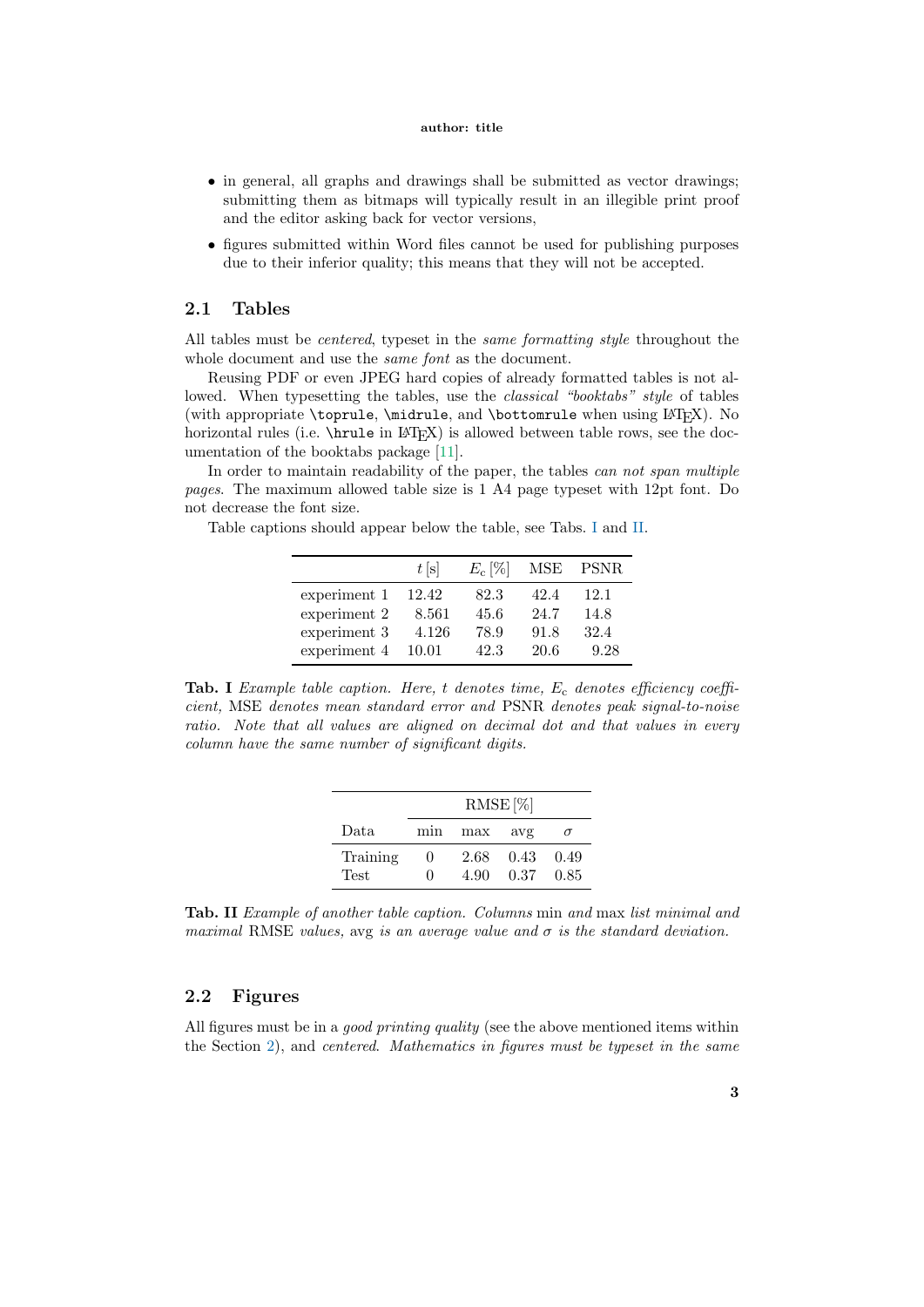### Neural Network World ?/2017, ?–?

formatting style as within the text, see Section [4.](#page-4-0) Again, the caption of the figure always appears below the figure, see Figs. [1](#page-3-0) and [2.](#page-3-1)

Note that when plotting more than a single dataset within a single figure, every dataset should use different colour and/or line type. When plotting discrete data, please employ different colour and markers for different dataset.



<span id="page-3-0"></span>Fig. 1 Example of figure title: Calculated values (circles) obtained for the Mackey– Glass time series – Case 1 (solid line). (a) Training set for  $x(t+6)$ ; (b) MSE for the training set; (c) Prediction set for  $x(t+6)$ ; (d) MSE for the prediction set.



<span id="page-3-1"></span>Fig. 2 Example of another figure caption: Occupancy-queue length dependency for different detector distances from the stop-bar and different effective green lengths for fixed green length (32 s out of 80 s cycle) and different detector distances.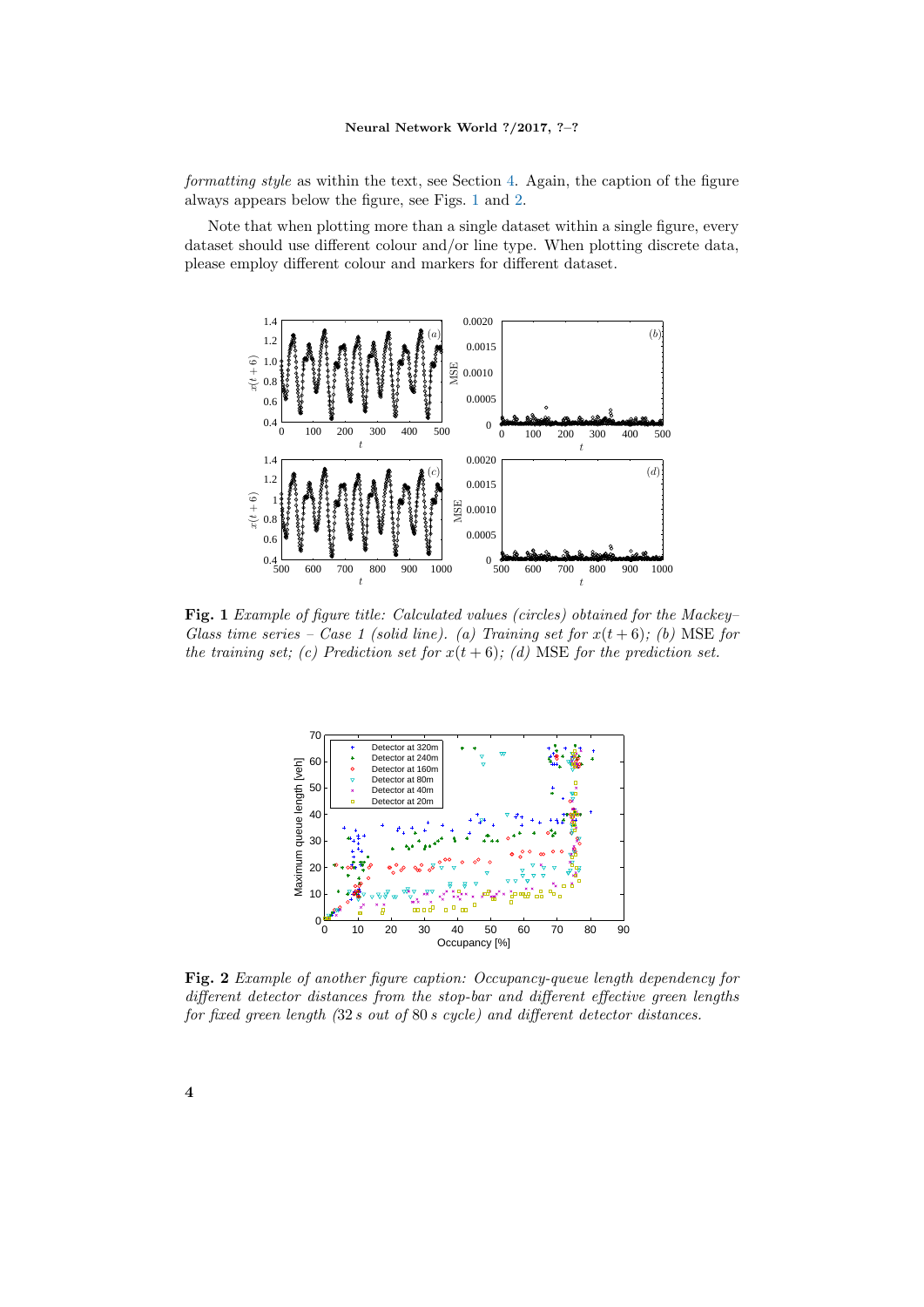# 3. Algorithms

All algorithms must be typeset as such, see Algorithm [1](#page-4-1) for an example. The caption of the algorithm always appears above the algorithm itself.

<span id="page-4-1"></span>Algorithm 1 GA algorithm.

| Initialize a population randomly, where each individual is expressed as genes             |
|-------------------------------------------------------------------------------------------|
| encoded in a chromosome.                                                                  |
| repeat                                                                                    |
| Calculate the fitness of each individual.                                                 |
| Determine whether it is agrees with the optimization criterion.                           |
| <b>if</b> fitness agrees then                                                             |
| Output the best individual and optimal solution.                                          |
| return                                                                                    |
| else                                                                                      |
| Select new individuals based on fitness.                                                  |
| $\{$ The roulette method $[6]$ can be used. This is a choice based on the proportion of   |
| individual fitness that determines the possibility of reservations among descendants.     |
| Perform crossover and mutation operations to generate new individuals.                    |
| {Generally, the crossover probability is 0.3–0.8, the mutation probability is 0.01–0.20.} |
| Get a new generation of the population.                                                   |
| end if                                                                                    |
| until the stopping criterion is met                                                       |
| Anti-code the results.                                                                    |

# <span id="page-4-0"></span>4. Equations

Mathematical equations must be clearly formulated in order to avoid possible doubts about the meaning of symbols employed. Special care should be taken of mathematical scripts, especially subscripts and superscripts. Authors are asked to avoid using non-mathematical symbols (x instead of  $\times$ ) or symbols which can be easily confused (O instead of  $0, 1$  instead of  $\ell$ ).

Equations referenced within the text are numbered as follows:

<span id="page-4-2"></span>
$$
c^2 = a^2 + b^2,\t\t(1)
$$

while the remaining equations are not:

$$
E = mc^2.
$$

Note that the colon is typically not used after "as" or "by" or "if" before equations, or after "where" when defining the meaning of variables used in some formulae. We shall therefore write the golden ratio as

$$
\phi = \frac{1 + \sqrt{5}}{2},
$$

|   |   |   |   | ł |
|---|---|---|---|---|
|   | ۰ |   | I |   |
|   |   |   |   |   |
| × |   | v | I | ï |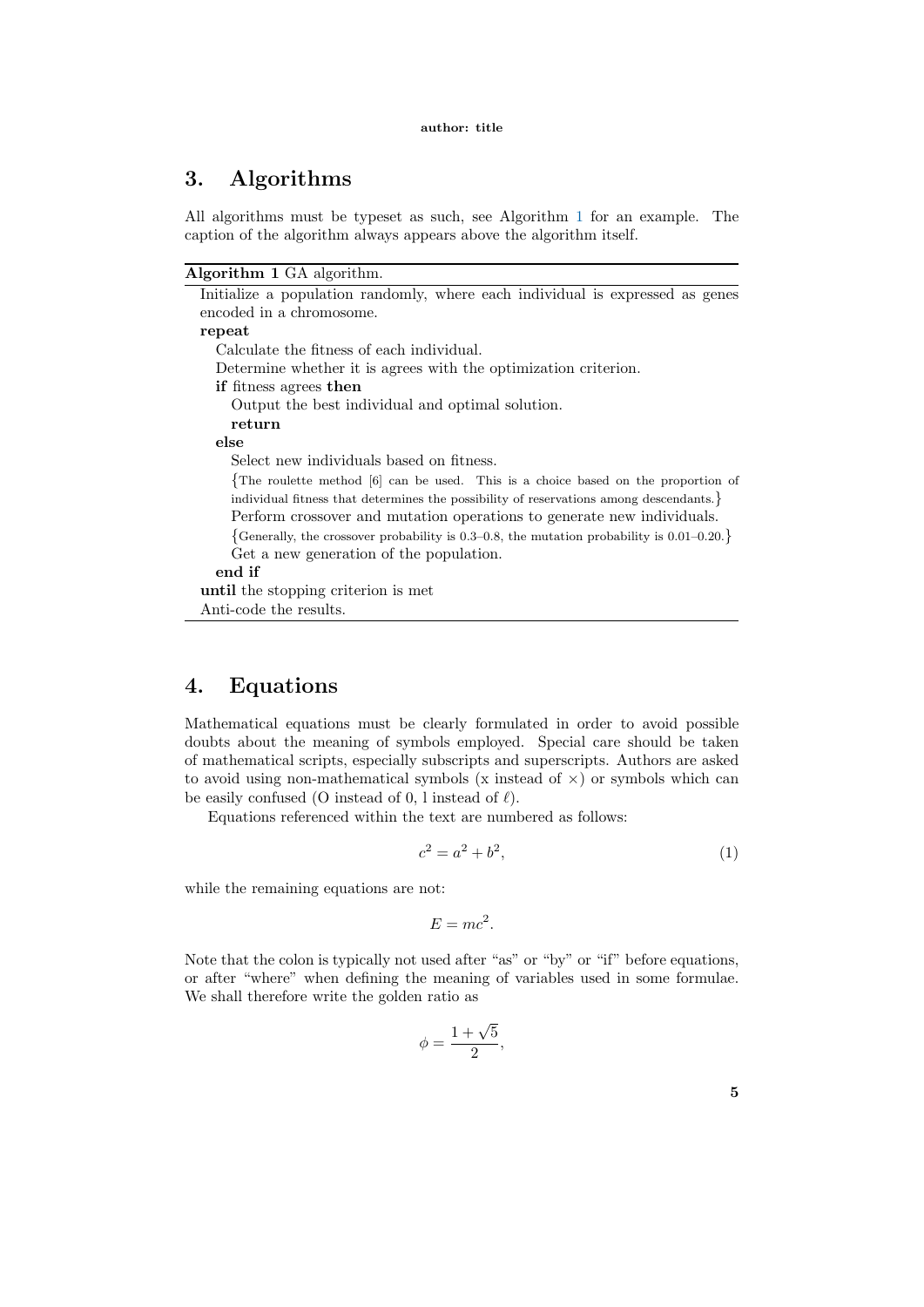and define Euler's number as follows:

$$
e = \sum_{n=0}^{\infty} \frac{1}{n!},
$$

where  $n!$  denotes factorial of  $n$ .

## 4.1 Rules

Our general rules for typesetting mathematics are as follows:

- the basic size of mathematical symbols has to be equal to the size of symbols in the running text (LAT<sub>E</sub>X does this authomatically, but we have many problems with Word files),
- both single-letter mathematical variables and single-letter constants are typeset in math mode (in mathematical italics), i.e.  $x, y_1, Z, \rho, r_i$  (in this case, " $i$ " is a variable index and not text denotation),
- all text denotations of variables are typeset also in math mode (but in roman type), e.g.
	- $x_{\text{new}}$  (in this case, "x" is a variable and "new" is its text denotation), and not  $x_{new}$ ,
	- net<sub>i</sub> (in this case, "net" is a text denotation of a variable and "j" is a variable index and not text denotation), and not  $net_i$ ,
	- MSE, and not  $MSE$  ("MSE" denotes mean square error),
	- E, and not E ("E[...]" and not "E[...]" denotes the expected value of a random variable);  $E$  would be used, for example, for energy or error),
	- $P$ , and not P ("P" denotes probability),
- operators (functions that are written as a single word, e.g. trigonometric functions, logarithms, limits, etc.) are typeset in math mode in roman type lowercase font, e.g.
	- $\sin \theta$ , and not  $\sin \theta$ ,
	- $e^{-i\omega t}$ , and not  $e^{-i\omega t}$  (note that "e" denotes the exponential function, and "i" is the imaginary unit),
	- $-\log_2 x$ , and not  $\log_2 x$ ,
	- $\lim_{n \to \infty} (1+a)^n$ , and not  $\lim_{n \to \infty} (1+a)^n$ ,
	- max<sub>0</sub> $\lt x \lt 1$   $f(x)$ , and not  $max_{0 \lt x \lt 1} f(x)$ ,
	- arg min<sub>0≤x≤1</sub> g(x), and not arg min<sub>0≤x≤1</sub>g(x) or min arg<sub>0≤x≤1</sub>g(x),
	- $c \equiv m \mod n$ , and not ...  $mod \dots$
	- $\ldots diag \ldots$ , and not  $\ldots diag \ldots$ , etc.,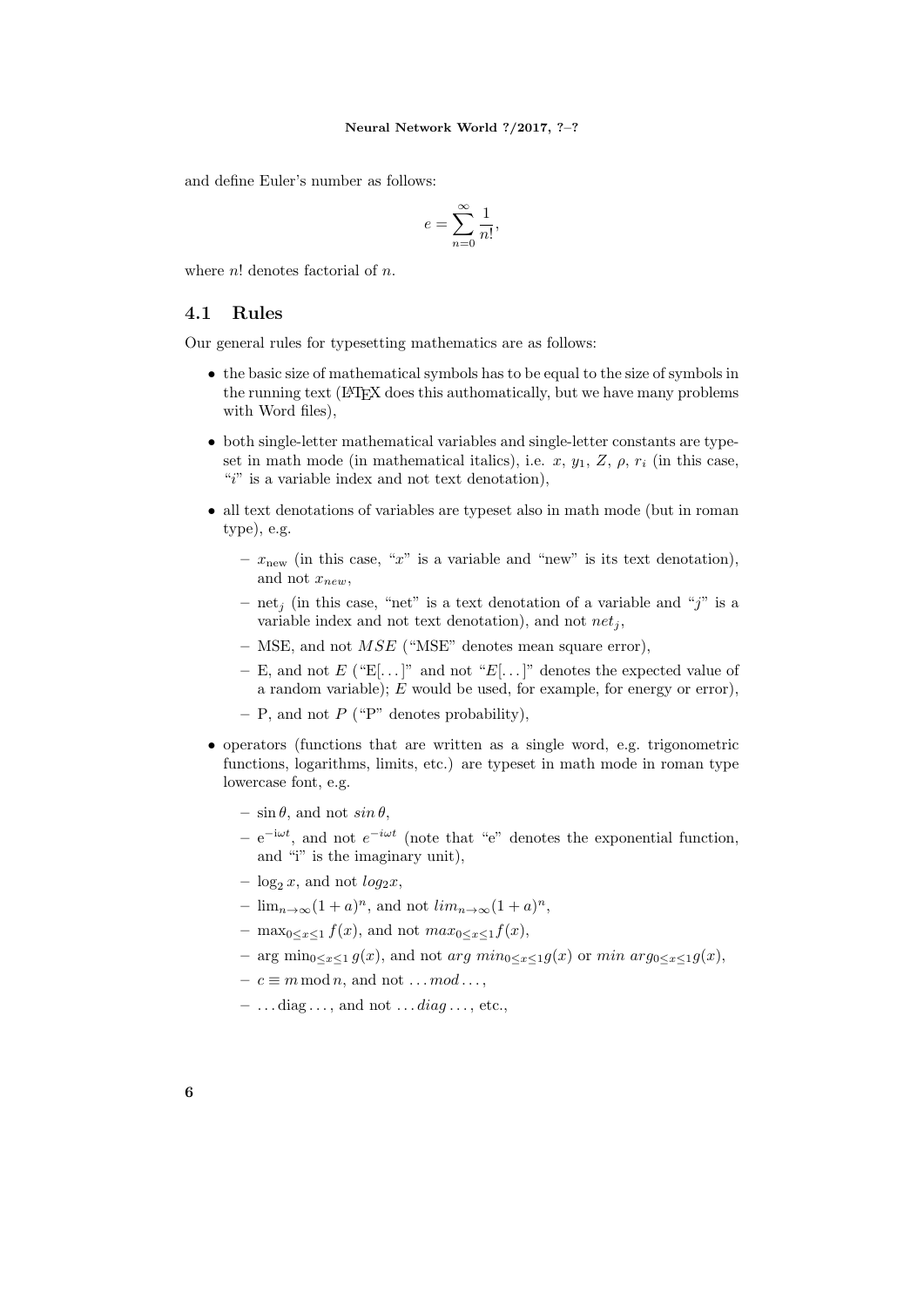### author: title

- matrices are typeset in math mode as single-letter capital bold (in roman type or greek), e.g.
	- $A = LU$ ,
	- $-\mathbf{X}^{\mathrm{T}}$ , where "T" denotes transposition,
	- $-$  **Z**<sub>i</sub> (in this case, "i" is a variable index and not text denotation), and not  $\mathbf{Z_i}$  or  $Z_i$ ,
	- $-\Phi_j$  (in this case, "j" is a variable index and not text denotation), and not  $\Phi_i$  or  $\Phi_i$ ,
	- $-$  S  $\in \mathbb{R}^{N \times N}$ , and not  $S \in R^{N \times N}$  (note that R stands for the set of real numbers),
- vectors are typeset in math mode as single-letter lowercase bold (in roman type or greek), e.g.
	- $\mathbf{xx}^T$ , where "T" denotes transposition,
	- $-$  x<sub>1</sub> (the first vector of a set of M vectors  $x_1, x_2, \ldots, x_M$ ), and not  $x_1$  or  $x_1$  or  $x_1$ ,
	- $-\mathbf{y}^k$  (in this case, "k" is a variable index and not text denotation), and not  $\mathbf{y}^{\mathbf{k}}$ , etc.,
	- $-$  **a**<sub>i</sub>., **a**<sub>j</sub> (row and column vectors of a matrix), and not  $a_{i\bullet}, a_{\bullet j}$ ,
- matrix and vector elements are denoted by single-letters typeset in math mode lowercase italics and with indices indicating element position, e.g. matrix  $\mathbf{W} = (w_{ij})$  or vector  $\mathbf{v} = (v_i)$ ,
- vector and matrix transpositon are in math mode denoted by capital "T" in roman type, e.g.  $\mathbf{W}^{\mathrm{T}}$ , and not  $W^t$  or  $W^T$  or  $\mathbf{W}'$ ,
- inner product of two vectors is always typeset as  $\langle \mathbf{a}, \mathbf{b} \rangle$ ,
- sets are typeset in caligraphic font (using \mathcal in LATEX), e.g.  $A =$  ${a_1, a_2, a_3}$ , with exception of generic sets of numbers, which are typeset using blackboard font (use  $A\mathcal{M}S$  font **\mathbb** in LATEX) as  $\mathbb{R}$ , N, Z, and C,
- emphasized multiplication is typeset as  $a \cdot b$ , and not  $a * b$ , typically it would be just ab,
- division is typeset as  $a/b$ , and not  $a \div b$ ,
- if  $i \in \mathbb{Z}$ , instead of  $i \in [1, N]$  typeset better  $i = 1, \ldots, N$ .
- only equations referenced to in the text are numbered with Arabic numerals in parentheses, see Eq. [\(1\)](#page-4-2); the remaining equations are not numbered.

Please consult both Beccari's guide for typesetting mathematics according to ISO norm (<http://tug.org/TUGboat/tb18-1/tb54becc.pdf>) and  $A_{\mathcal{M}}S$  guide to "amsmath" LAT<sub>EX</sub> package (<ftp://ftp.ams.org/ams/doc/amsmath/amsldoc.pdf>) for more information.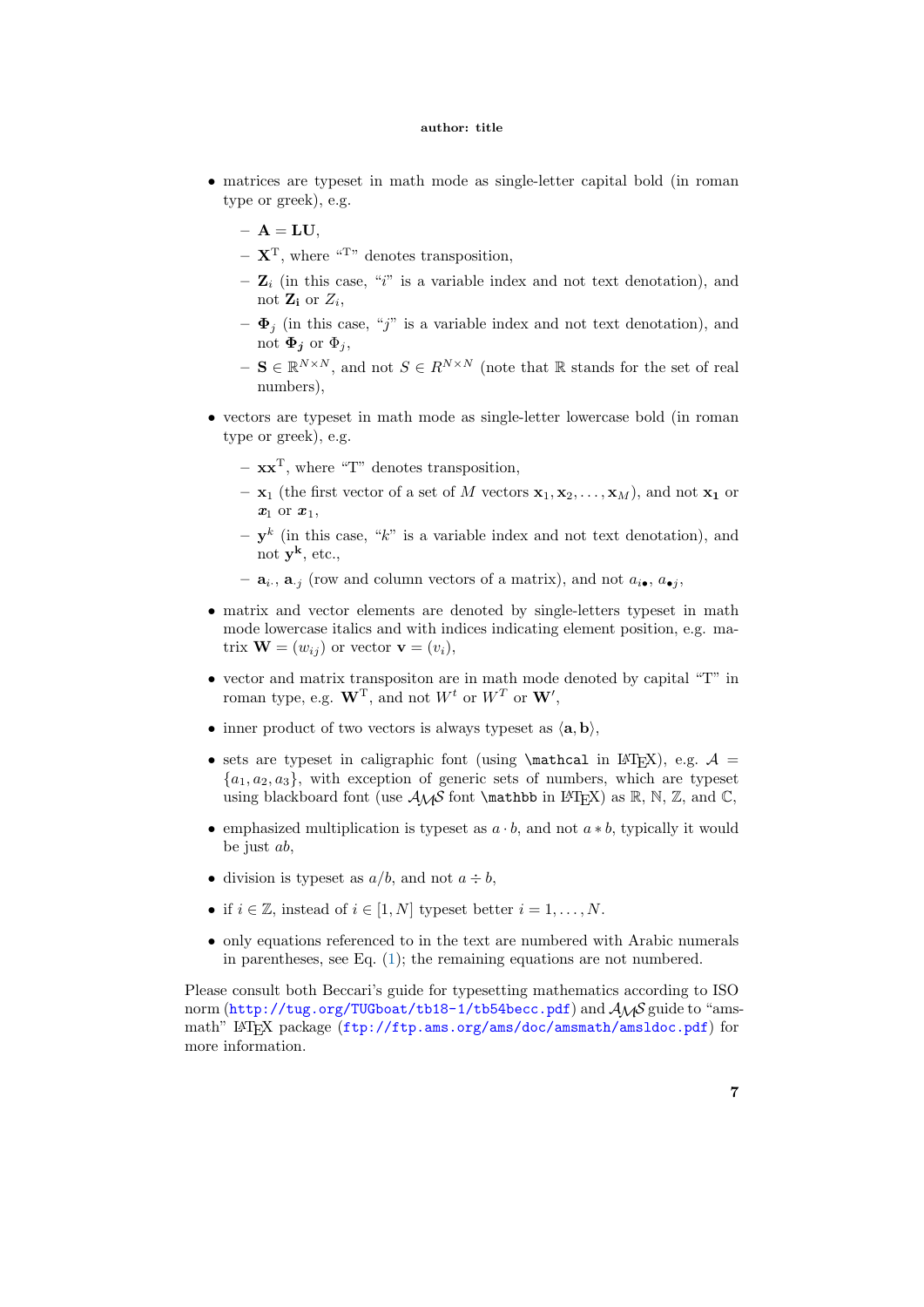### Neural Network World ?/2017, ?–?

### Lemmas, definitions, theorems, examples, etc.

In LATEX, mathematical lemmas and theorems can be typeset using special predefined environments. Examples are Lemma [1,](#page-7-0) Theorem [2,](#page-7-1) Proposition [3,](#page-7-2) or Example [1,](#page-7-3) for more information consult the style file and AMS guide to "amsthm" L<sup>A</sup>TEX package (<ftp://ftp.ams.org/ams/doc/amscls/amsthdoc.pdf>). Microsoft Word lacks this capability, please try to approach the styles outlined below. Your text will have to be be manually converted after the manuscript has been accepted for publication.

<span id="page-7-0"></span>Lemma 1. The following statement is valid:

 $1 + 1 = 2.$ 

<span id="page-7-1"></span>**Theorem 2** (Lax–Milgram). Let a bilinear form  $a(\cdot, \cdot)$  satisfy  $a(u, u) \geq \gamma ||u||_V^2$ for all  $u \in V$  (ellipticity) and  $a(u, v) \leq \Gamma ||u||_V ||v||_V$  for all  $u, v \in V$  (continuity). Let a linear functional  $\ell(v) \leq \Lambda \|v\|_V$  for all  $v \in V$  (continuity). Then there exists a unique  $u \in V$  for which

$$
a(u, v) = \ell(v) \text{ for all } v \in V.
$$

Proof. ... xyz xyz xyz ... xyz.

<span id="page-7-2"></span>Proposition 3 (Title, [\[4\]](#page-9-1)). Bla bla bla.

Proof. Follows directly from Theorem [2.](#page-7-1)

<span id="page-7-3"></span>Example 1 (Another title). Bla bla bla.

## 5. References

The citations in the text should be labeled with a number in square brackets (we use a numerical reference style, do not use the author-year style). All publications cited in the text have to be listed in the list of references, and the list must contain only those publications that have been cited in the text.

## 5.1 Digital Object Identifier (DOI)

NNW authors are obliged to include the DOI system with the cited references where available. DOIs can be found within the article full text, content, or article information at the journal (publication) or publisher website, or in the publisher on-line database.

If DOI is not available within the full text or at any other location, please, check its availability at the DOI lookup service: <http://search.crossref.org>. Search one-by-one by the full title and/or any other available information (author names, journal title, etc.).

We remind the NNW authors that they are obliged to use their article's DOI when referring to it in any further publication.

 $\Box$ 

 $\Box$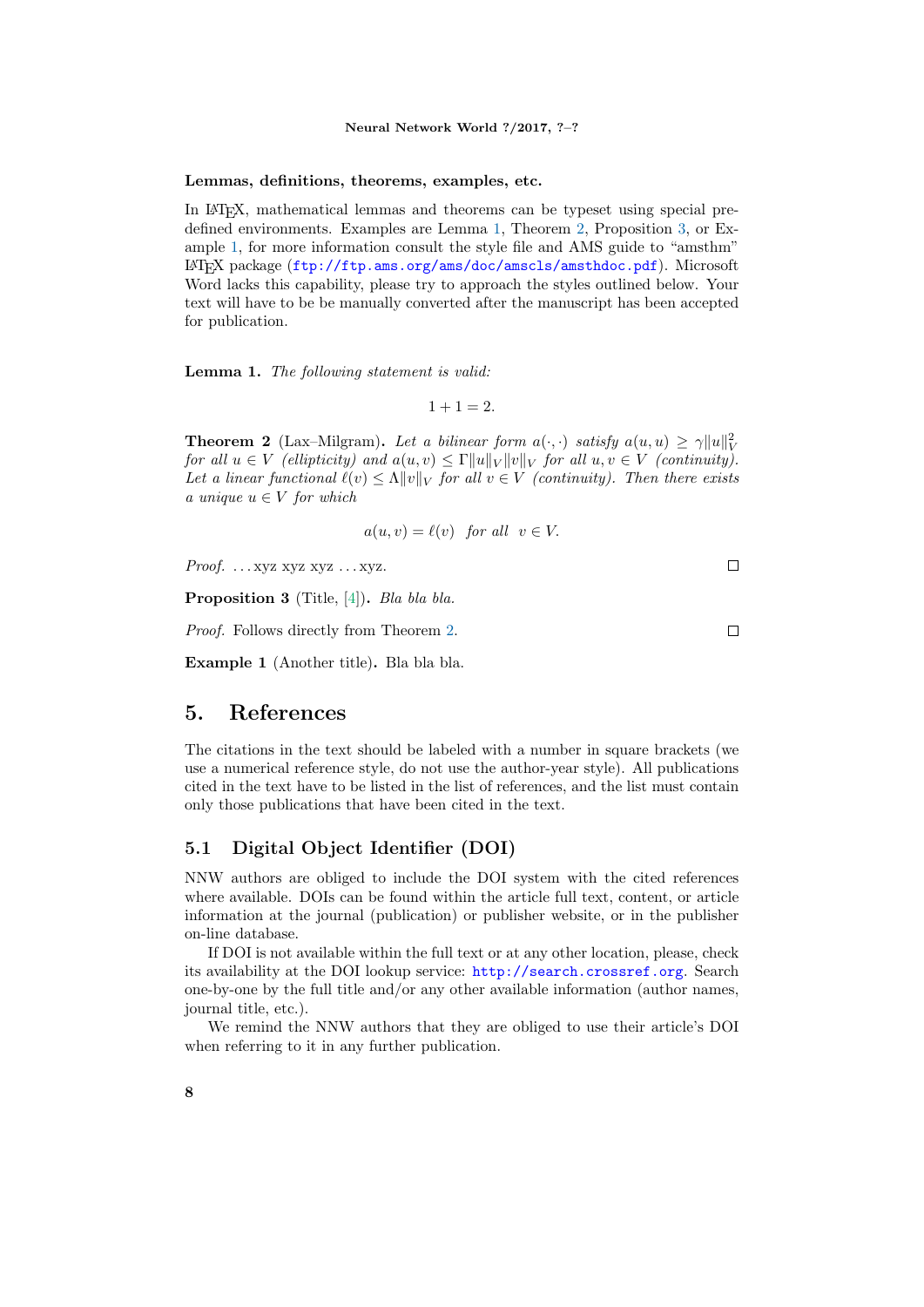### author: title

## 5.2 Rules

The list of bibliographic references has to be created according to the ISO 690 and the ISO 690-2 citation style and must be arranged alphabetically (surname in the first place). The authors of Word documents are strongly advised to use the built-in reference manager. If they sort the list of references manually, they must remember to revise the citations (numbers in square brackets) used in the text. The following rules are to be applied:

- each reference is labelled with a number in square brackets,
- a complete list of authors must be included, thus avoiding "et al."; this is a necessary condition for indexing,
- each reference must include the DOI string if available;
	- if an online publication has a DOI, write only DOI and omit "Available from:".
	- if an online publication does not have a DOI, write "Available from:",
	- all DOIs shall be cross-checked for correctness via <http://dx.doi.org/>;
- if referencing a printed matter, do not list the possible online source,
- all references mentioned in the list of references are cited in the text, and vice versa,
- when citing more than a single publication, cite them as  $[3, 4, 6]$  $[3, 4, 6]$  $[3, 4, 6]$  $[3, 4, 6]$  and avoid citing as [\[3\]](#page-9-2) [\[4\]](#page-9-1) [\[6\]](#page-9-3).

Examples of correctly formatted most frequently used reference types for this journal are listed at the end of this text.

# <span id="page-8-0"></span>6. Copyright

Only original research papers or tutorials written on request of the Editorial Board (not the ones previously published or simultaneously submitted to another journal) will be reviewed. Before the article is printed, the authors are required to transfer the copyright of the published article to the publisher. The copyright transfer form can be downloaded from <http://www.nnw.cz/copyright.html>.

## Acknowledgement

This work was supported by...

# References

## Sample reference to a journal publication:

[1] ROBINSON R. Quiet and Poised: "Silent" Genes Accumulate Transcription Machinery. PLoS Biol. 2010, 8(1), e1000269, doi: [10.1371/journal.pbio.1000269](http://dx.doi.org/10.1371/journal.pbio.1000269).